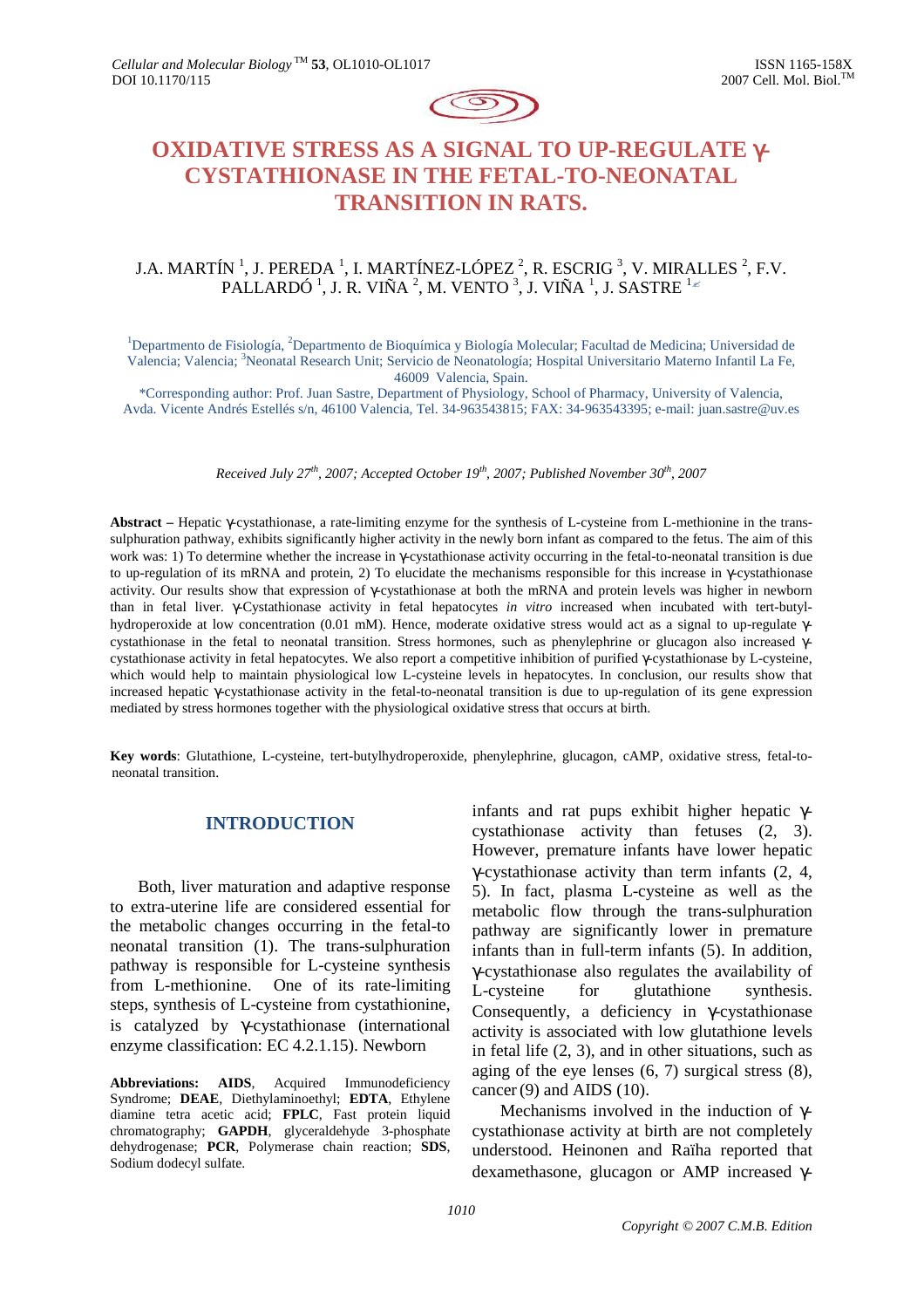cystahionase activity in liver explants from human fetuses (11). The physiological oxidative stress that occurs in the fetal-to-neonatal transition may also be involved in this induction. Indeed, we found a marked increased glutathione oxidation in the liver of rat pups when compared with fetuses, as well as newborn infants (3, 12). The remarkable increase in arterial  $pO<sub>2</sub>$  –from 25 to 100 mmHg- that occurs at birth may be responsible for this physiological oxidative stress (13).

The aim of the present work was: 1) To determine whether the increase in γ-cystathionase activity that occurs in the fetal-to-neonatal transition is due to up-regulation of its mRNA and protein; 2) To elucidate the mechanisms responsible for this increase in γ-cystathionase activity; 3) To assess the effect of altering Lcysteine availability on γ-cystathionase activity.

# **MATERIALS AND METHODS**

#### *Animals*

Wistar term pups (21 days of gestation) and newly born rats (< 12 hours of life) were used for studies on hepatic γcystathionase during the fetal to neonatal transition, and young adult rats (5 to 6 months old) were also used as controls for comparison. Number of rats and experiments is indicated in the figure legends.

γ-Cystathionase was purified from the liver of 8-12 month-old Wistar rats, and New Zealand rabbits were used to obtain antibodies against γ-cystathionase. All animals received humane care according to the criteria outlined in the "*Guide for the Care and Use of Laboratory Animals*" prepared by the National Academy of Sciences and published by the National Institutes of Health (NIH publication 86-23, revised 1985). This study was approved by the Research Committee of the School of Medicine (University of Valencia, Valencia, Spain).

#### *Assay for* γ*-cystathionase activity*

In rat liver γ-cystathionase activity was determined by the continuous spectrophotometric method of Flavin and Slaughter (14) with the modification described by Sastre *et al*. (7). Briefly, γ-cystathionase activity was assayed at  $37^{\circ}$ C in 1 ml (final volume) of the following medium: 0.25 M Tris HCl, pH 8.1, 20 µM pyridoxal phosphate, 0.25 mM NADH, containing 30 I.U. of lactate dehydrogenase and using 30 mM cystathionine as substrate. The rate for the decrease in absorbance at 340 nm was measured before and after the addition of cystathionine. γ-Cystathionase activity was calculated as the rate for NADH consumption.

In hepatocytes isolated from rat fetuses, γ-cystathionase activity was measured as the rate of cysteine formation from cystathionine, as described by Sturman *et al*. (2). The continuous method was not used in isolated hepatocytes due to the high NADH oxidase activity that occurred in presence of *tert*-butyl-hydroperoxide. Hepatocytes were homogenized in 10 mM potassium phosphate buffer (pH 7.0) containing 10 mM EDTA, 1 mM di-thio-threitol and 20 µM pyridoxal phosphate. The homogenate was spun at 10,000 g for 30 min at 4<sup>o</sup>C, and the supernatant was used to determine γcystathionase activity.

#### *Purification of* γ*-cystathionase.*

Following the method described by Bikel *et al*. (15), γcystathionase was purified approximately 1000 times from rat liver as described in (7).

#### *Obtention of polyclonal antibodies against* γ*-cystathionase*

Polyclonal antibodies against γ-cystathionase were obtained from rabbits following the procedure described by Harlow and Lane (16) as described in (7).

#### *Western blotting of* γ*-cystathionase*

γ-Cystathionase was detected by western blotting using the Protoblot Western Blot AP System (Biorad, Spain) and the specific rabbit antibodies obtained in our laboratory as previously indicated.

#### *RT-PCR*

Total RNA was isolated from liver from rat fetuses, newborns and young adults using the guanidium thiocyanate method described by Sambrook et al (17). Reverse transcription and polymerase chain reaction were performed in one step using the "Titan<sup>TM</sup> One Tube RT-PCR" System (Boehringer Mannheim). The mRNA expression was studied by RT-PCR (Titan One Tube RT-PCR System) using specific oligonucleotides for  $\gamma$ -Cystathionase, 5'-<br>ATCACACACACACAACCAACC-2' and 5'-ATCACACCACAGACCAAGCT-3' and AGGCTCTCAGCCAGAGCAAA-3'; glyceraldehyde 3 phosphate dehydrogenase (GAPDH) expression was used as internal control with the following specific oligonucleotides: 5'-GGT CCT CAG TGT AGC CCA AGA TG - 3' and 5'- CCT GGA GAA ACC TGC CAA GTA TG – 3'.

#### *Statistical analysis*

Results are expressed as mean  $\pm$  S.D. One way analysis of variance (ANOVA) was performed first, and then the sets of data in which F was significant at the level of < 0.05 were examined by the Student t test.

### **RESULTS**

# *Increase of hepatic* γ*-cystathionase activity in the fetal to neonatal transition*

Figure 1 shows that γ-cystathionase activity in liver tissue was  $40\%$  higher (P < 0.05) 1 h after birth than in fetuses at term. It further increased at 6 h after birth if newborns were fed on maternal milk, reaching a value which was 67% higher than in fetuses (see Fig. 1). γcystathionase activity in liver tissue from adult rats was 80% higher than in fetuses at term and 30 % higher than in newborns not being breastfed. Hepatic γ-cystathionase activity was not significantly different between adult rats and newborns fed maternal milk.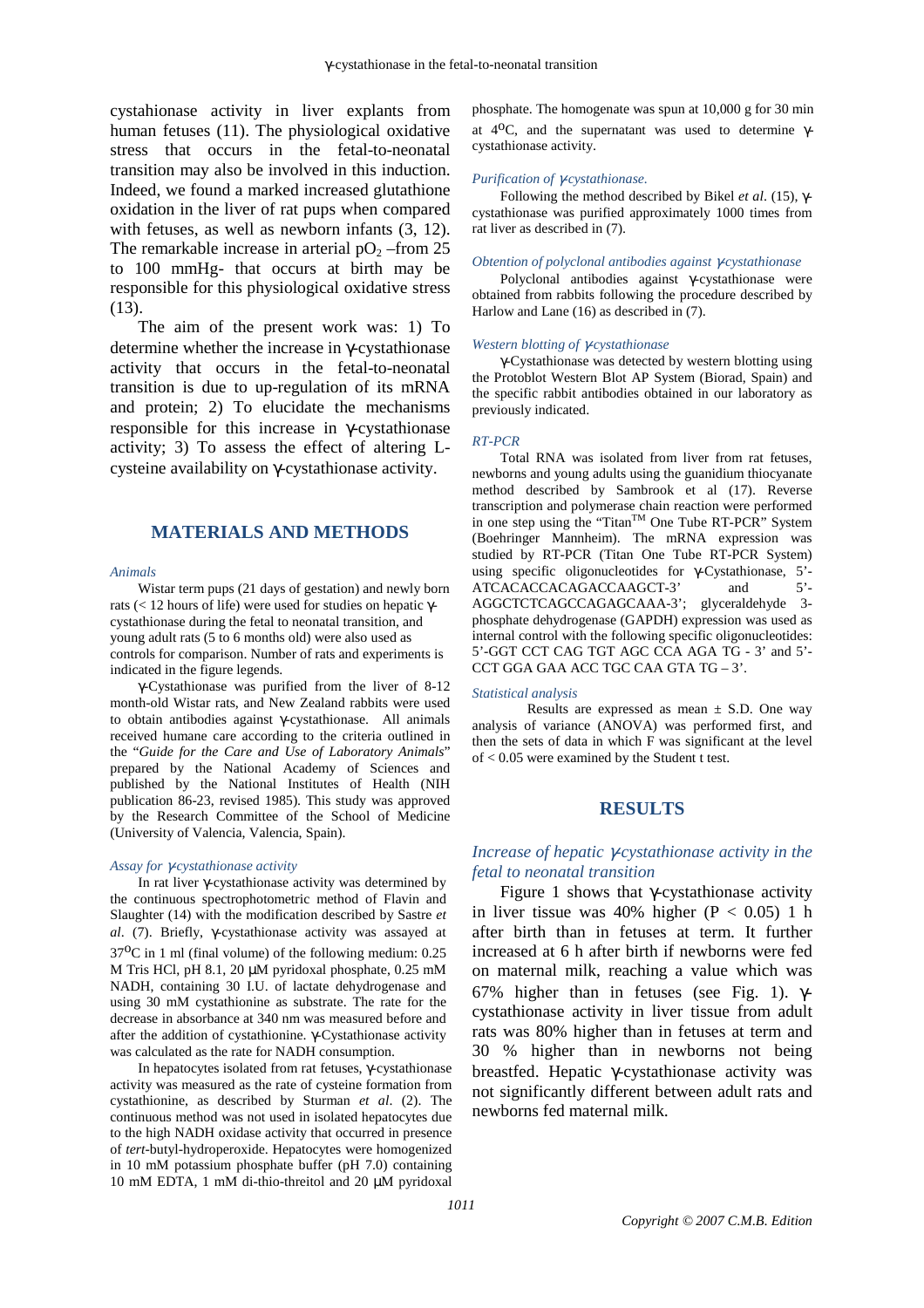

**Figure 1.** γ-cystathionase activity in the liver during the fetal-to-neonatal transition. γ-Cystathionase activity (mIU /mg prot.) was measured in liver tissue from rat fetuses, newborns and young adults. Results are mean ± S.D. for 3- 11 experiments. Statistical difference is indicated as follows: \*\*  $P \le 0.01$  vs. "fetuses"; #  $P \le 0.05$  vs. "newborns at 6 h not fed".

## *Up-regulation of* γ*-cystathionase mRNA and protein in the fetal to neonatal transition*

The expression of γ-cystathionase mRNA in the liver tissue was higher in adults than in newborns –not breastfed-, and it was also higher in the latter than in fetuses at term (Fig. 2). The mRNA for glyceraldehyde 3-phosphate dehydrogenase was used as control for the amount of RNA. The hepatic γ-cystathionase mRNA was 20% in fetuses and 52% in newborns when compared with 100% in adults.

Figure 3 shows that the expression of  $\gamma$ cystathionase at the protein level was higher in newborn liver than in fetal liver. The enzyme expression increased further in adults when compared with newborns. Indeed, the densitometry revealed that γ-cystathionase expression in the liver tissue was 50% in fetuses and 75 % in newborns when compared with 100 % in adults. Furthermore, there is a linear correlation between the protein expression and the activity of the enzyme. This correlation demonstrates that the induction of the enzyme activity at birth is mainly due to up-regulation of the enzyme expression.

**Figure 2.** Up-regulation of γ-cystathionase mRNA in the liver during the fetal-to-neonatal transition. The expression of γ-cystathionase mRNA was measured by RT-PCR in liver tissue from rat fetuses, newborns and young adults.<br>The expression of glyceraldehyde-3 phosphate expression of glyceraldehyde-3 dehydrogenase mRNA was used as internal standard. Results are mean ± S.D. for 3 experiments. Statistical difference is indicated as follows: \*  $P < 0.05$ ; \*\*  $P < 0.01$ vs. "fetuses".

# *Tert-butyl hydroperoxide at low concentrations increases* γ*-cystathionase activity in vitro in fetal hepatocytes*

Tert-butyl hydroperoxide was used as a prooxidant agent *in vitro* in isolated hepatocyes to induce glutathione oxidation as it occurs *in vivo* in the fetal to neonatal transition (Pallardó et al., 1991). The effect of tert-butyl hydroperoxide was studied *in vitro* at three different concentrations (0.01, 0.05 and 0.1 mM) in hepatocytes isolated from fetuses at term. γ-Cystathionase activity was increased by 15% in fetal hepatocytes after 1 h incubation with tert-butyl hydroperoxide at low concentration (0.01 mM) (see Fig. 4). However, γ-cystathionase activity decreased markedly (almost 50%) when fetal hepatocytes were exposed to a 10 times higher concentration of tert-butyl hydroperoxide (i.e. 0. 1 mM). No significant differences were found when using 0.05 mM tert-butyl hydroperoxide.

# *Phenylephrine, glucagon or cAMP increases* γ*cystathionase activity in fetal hepatocytes*

The effect of stress hormones on γcystathionase activity was tested *in vitro* in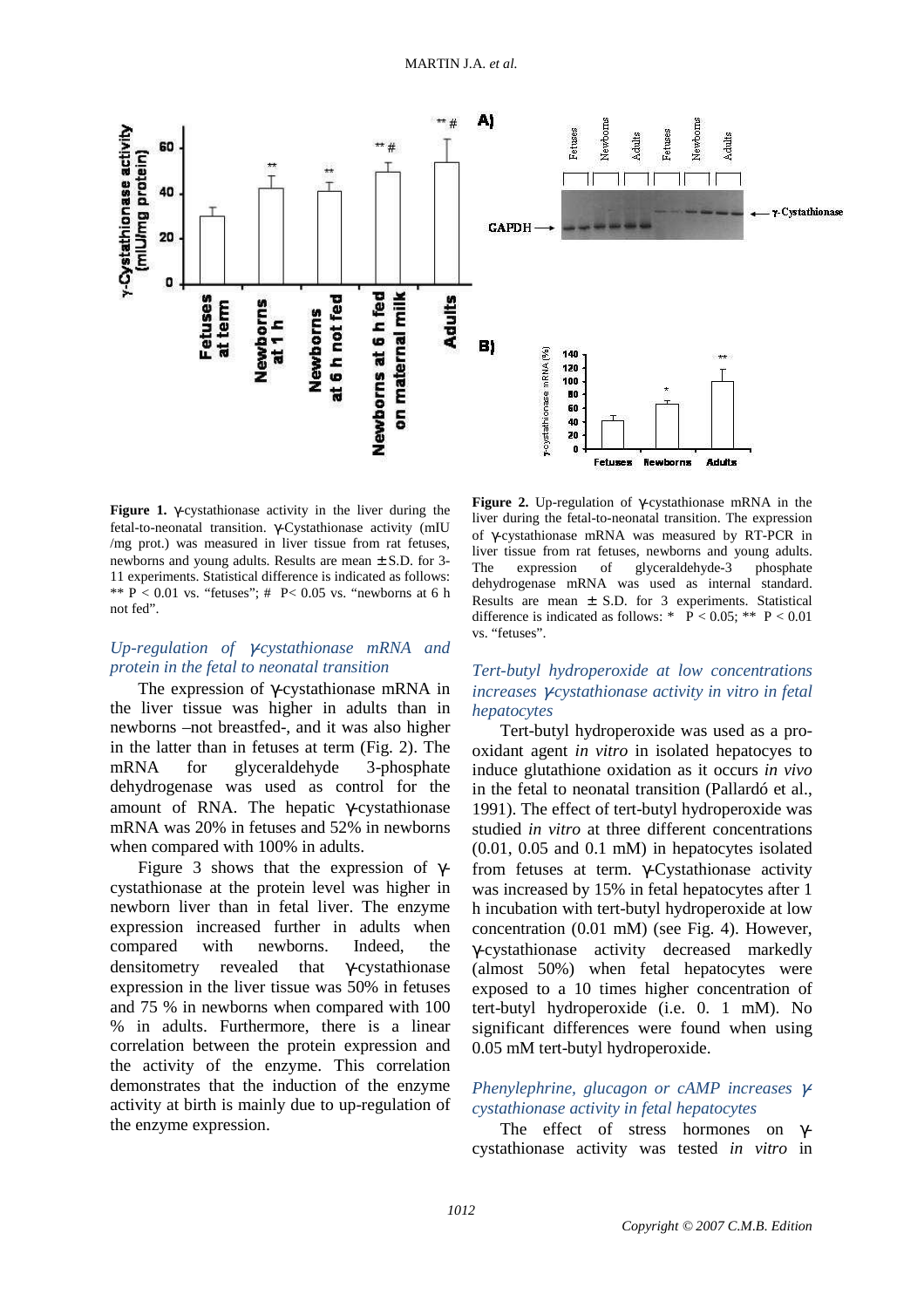hepatocytes from at term fetuses. 0.01 mM Phenylephrine and 0.001 mM glucagon induced a 34 % and 9% increase in γ-cystathionase activity respectively (see Fig. 5). A more intense

stimuli triggered by 0.5 mM cAMP plus 0.5 mM teophylline –which inhibit phosphodiesteraseinduced a 31 % increase in γ-cystathionase activity.



**Figure 3.** Up-regulation of γ-cystathionase protein in the liver during the fetal-to-neonatal transition. Panel **A** shows the expression of γ-cystathionase protein measured by western blotting in liver tissue from rat fetuses, newborns and young adults. Panel **B** shows the densitometric analysis of the western and panel **C** shows the correlation between γ-cystathionase activity and protein in liver tissue using the mean values for rat fetuses, newborns and young adults. Results are mean  $\pm$  S.D. for 3 experiments. Statistical difference is indicated as follows: \* P < 0.05;\*\* P < 0.01 vs. "fetuses".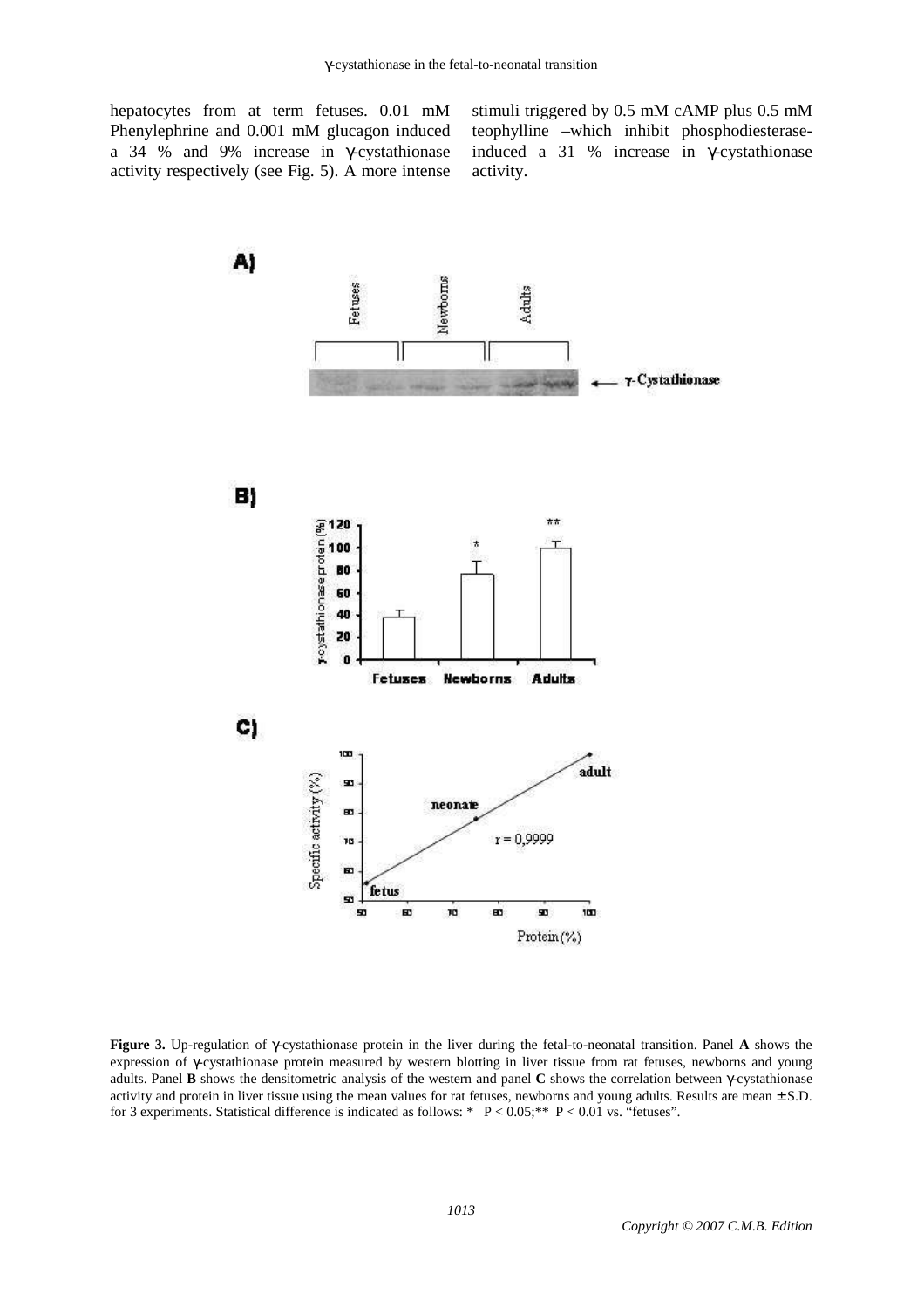

**Figure 4.** Effects of tert-butylhydroperoxide on γcystathionase activity *in vitro* in fetal hepatocytes. Fetal hepatocytes were cultured in presence of different concentrations of tert-butylhydroperoxide (0.1 mM, 0.05 mM and 0.01 mM). Results are mean ± S.D. for 3 experiments. Statistical difference is indicated as follows: \*  $P < 0.05$  vs. "controls".



**Figure 5.** Effects of stress hormones on γ-cystathionase activity *in vitro* in fetal hepatocytes. Fetal hepatocytes were cultured in presence of phenylephrine, cAMP + teophylline or glucagon. Results are mean  $\pm$  S.D. for 3 experiments. Statistical difference is indicated as follows: \* P < 0.05 vs. "controls".

## *Inhibition of* γ*-cystathionase by L-cysteine*

The inhibitory studies were performed with γ-cystathionase purified from rat liver, which exhibited the following kinetic parameters at different cystathionine concentrations: Vmax = 5.9 IU/mg protein;  $Km = 8.2$  mM. In order to determine the type of inhibition by cysteine, a Lineweaver plot was performed using purified γcystathionase in presence or absence of cysteine with increasing concentrations of cystathionine. According to our results, the inhibition of γcystathionase by cysteine was competitive (See Fig. 6A).

γ-Cystathionase activity of the purified enzyme was diminished by 20 % in presence of 0.5 mM cysteine and by 50 % in presence of 1 mM cysteine when using 30 mM cystathionine as substrate (see Fig. 6B). Furthermore, γcystathionase activity was undetectable when using the physiological cystathionine-to-cysteine ratio (4:1) reported for rat liver (18). Addition of dithiotreitol, a potent reducing agent, restored the enzyme activity in presence of L-cysteine. Therefore, the inhibition of γ-cystathionase by cysteine seems to be mediated by its thiol group.

A)



**Figure 6**. **A)** Competitive inhibition of purified γcystathionase by L-cysteine. γ-Cystathionase activity was measured using the continuous method (see Methods) with the enzyme purified from rat liver in presence or absence of 0.5 mM L-cysteine. Abbreviations used:  $V = γ$ cystathionase activity (IU./mg protein);  $C =$  cystathionine concentration (mM). **B)** Inhibition of γ-cystathionase activity by L-cysteine and reversal by DTT. Results are mean  $\pm$  S.D. for 3-4 experiments. Statistical difference is indicated as follows:  $*$  P < 0.05 vs. control (no additions).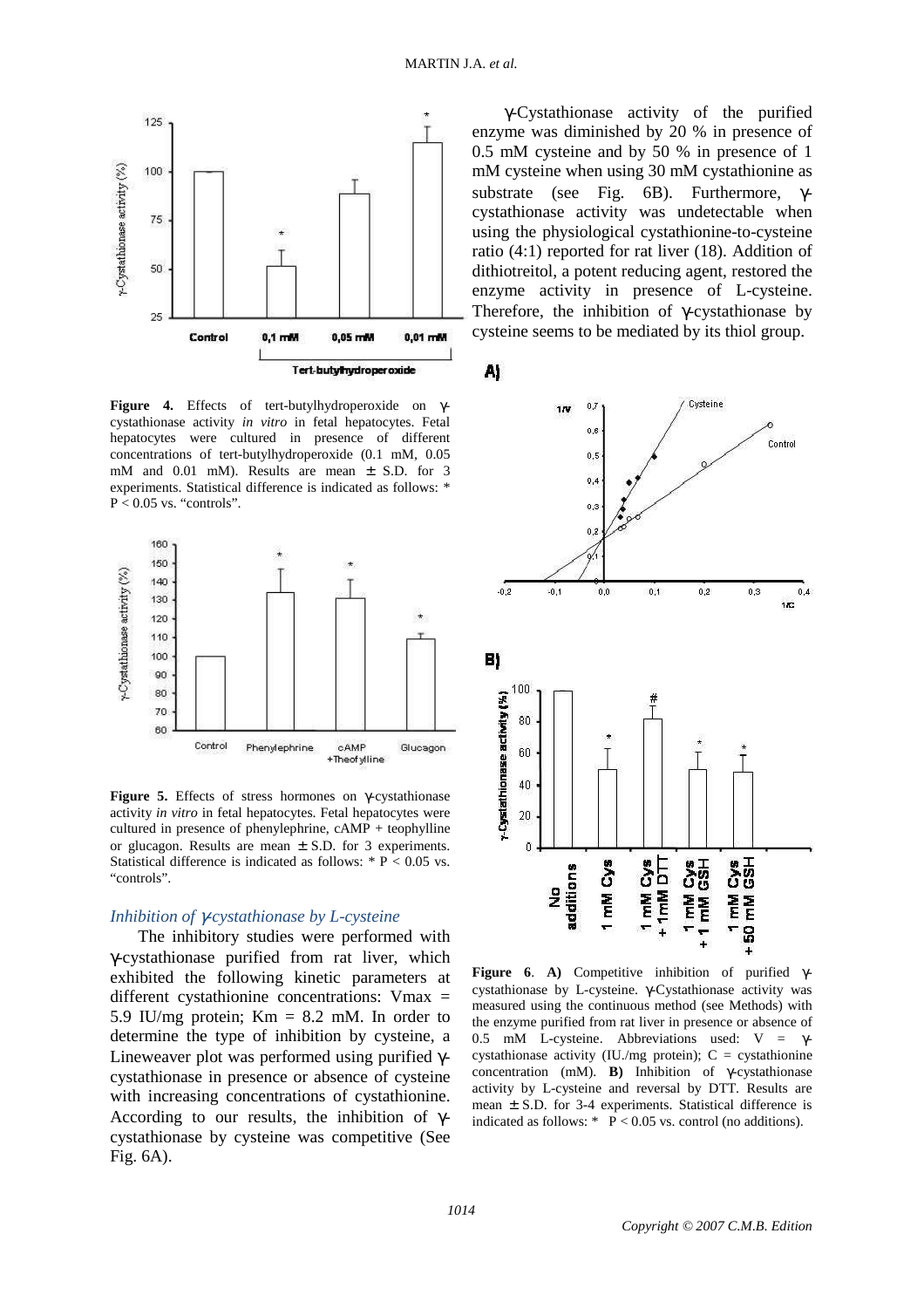# **DISCUSSION**

The trans-sulphuration pathway, indispensable for conversion of methionine into L-cysteine and subsequently glutathione synthesis is restricted to those tissues containing both cystathionine β-synthase and γcystathionase activities, being the liver where these activities are found to be at highest (19, 20, 21). Moreover, hepatic γ-cystathionase activity is higher in newborn than in fetuses both in rat pups and humans (2, 3). However, Levonen and colleagues reported that γ-cystathionase mRNA was abundantly expressed prior to birth in humans, and no significant changes were found in at term fetuses when compared with newborn or adults (22). Consequently, a posttranscriptional regulation seems to be responsible for the induction of γ-cystathionase activity upon birth in humans. Our results show that an upregulation of γ-cystathionase is responsible for the increase in the enzyme activity in the fetal-toneonatal transition in rats. Thus, both the mRNA and the protein for γ-cystathionase increase at birth in rat liver. Furthermore, there is a linear relationship between the mRNA and the protein expression of this enzyme, indicating that the upregulation is triggered at the transcriptional level and consequently, no accumulation of the mRNA occurs in the fetus at term, as it is the case for other enzymes such as superoxide dismutase, catalase or glutathione peroxidase (23).

Hormones, such as cortisol and glucagon, are considered responsible for the induction of different enzymes in the fetal-to-neonatal transition (1, 24) and γ-cystathionase is one of them. Thus, Heinonen and Raïha reported that dexamethasone, glucagon or dibutyryl cyclic AMP plus teophylline increased γ-cystathionase activity in liver explants from human fetuses (11). In agreement with these results, we report here that phenylephrine, glucagon or di-butyryl cyclic cAMP plus teophylline raise γcystathionase activity in fetal hepatocytes.

Hepatic cystathionine β-synthase, another key enzyme in trans-sulphuration, is also regulated by glucagon, glucocorticoids, or cAMP, which increase its gene expression (25, 26, 27). Therefore, the trans-sulphuration pathway is hormonally regulated mainly by stress hormones, such as glucagon, glucocorticoids and phenylephrine.

The flux through the trans-sulphuration pathway seems to be also regulated by oxidative stress, at least in the fetal-to-neonatal transition. Our results show that γ-cystathionase activity in fetal hepatocytes is increased by a moderate oxidative stress induced by a low tertbutylhydroperoxide concentration, which simulates the physiological oxidative stress that occurs in the fetal to neonatal transition. Hence, moderate oxidative stress would serve as a signal to up-regulate γ-cystathionase in the fetal to neonatal transition. On the other hand, the flux through cystathionine β-synthase increases under exposure to  $H_2O_2$  or tert-butylhydroperoxide via heme oxidation (25,28). Hence, a low or moderate oxidative stress increases the generation of cysteine from methionine. Since the intracellular cysteine levels are generally rate-limiting for glutathione synthesis, the upregulation of the trans-sulphuration pathway by oxidative stress would be an adaptive mechanism to enhance GSH levels and consequently the antioxidant cellular capacity.

It is well-known that newborn animals of many species are more resistant to hyperoxia than adult animals (29, 30). This can be explained because newborn animals can adapt to hyperoxia by up-regulating antioxidant enzymes (30, 31). Accordingly, adult animals had no increases in their lung antioxidant enzyme levels during exposure to hyperoxia, whereas neonatal animals exhibited rapid increases in their antioxidant enzyme levels during the hyperoxic challenge (30). This adaptive mechanism seems to be present only during a short period after birth (32). On the contrary, an excessive oxidative stress may cause enzyme inactivation instead of adaptive up-regulation. Indeed, our results show that an intense oxidative stress induced by high concentrations of tertbutylhydroperoxide- decreases γ-cystathionase activity. Deleterious effects of an intense oxidative stress should be taken into account especially in hypoxic newborns and prematures. Newborn babies accumulate great amounts of hypoxanthine, the substrate of xanthine oxidase, in tissue and body fluids during hypoxia. Upon reoxygenation a burst of oxygen free radicals is produced overwhelming the antioxidant defense systems causing oxidative stress and even tissue damage (13, 31, 33). This situation may be aggravated in preterm babies, where the capacity of these defense systems is significantly reduced (34). In fact, Saugstad has proposed that oxygen radicals are responsible for the development of some neonatal diseases, such as bronchopulmonary dysplasia, retinopathy of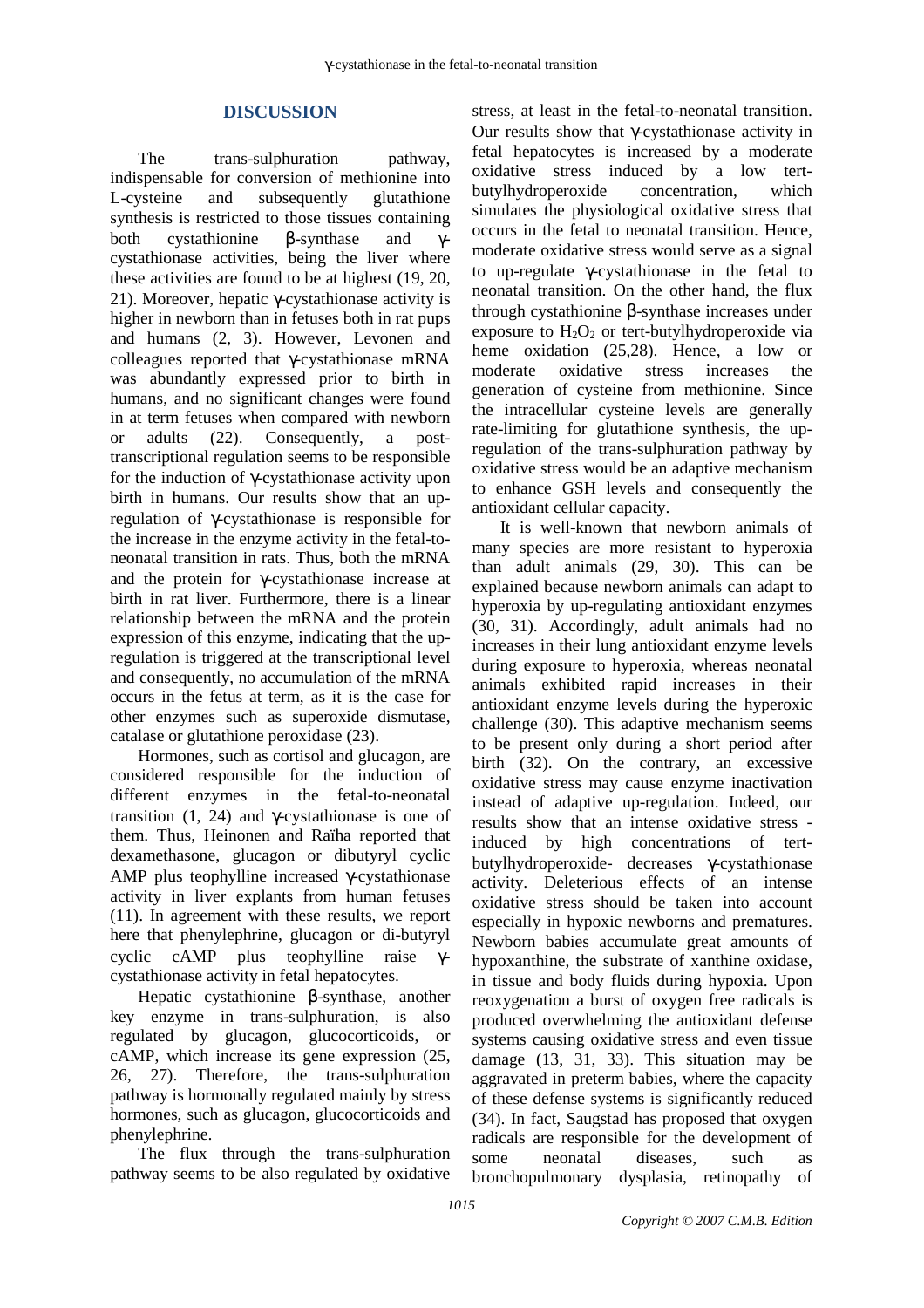prematurity, necrotizing enterocolitis and ductus arteriosus (35). The deficiency of γ-cystathionase reported in premature infants (2, 4, 5) may be due to absence of γ-cystathionase up-regulation when the liver maturation is not completed, or to an excessive pro-oxidant situation.

Our results also highlight the importance of the nutritional status for the up-regulation of γcystathionase and hence the trans-sulphuration pathway. Hepatic γ-cystathionase activity increased rapidly at birth and it rose further on in newborns fed on maternal milk. Consequently, the complete induction of the trans-sulphuration pathway in the fetal-to-neonatal transition depends on milk feeding, which should be initiated as soon as possible in newborns.

On the other hand, the competitive inhibition of purified γ-cystathionase by L-cysteine that we report here has physiological relevance since it would serve to maintain low cysteine concentrations in hepatocytes. Indeed, the enzyme activity is inhibited at the cystathioninecysteine ratio occurring in the liver. This inhibition would prevent an excessive accumulation of intracellular cysteine, which may cause cysteine auto-oxidation leading to pro-oxidant and deleterious effects (36).

In conclusion, our results show that the increase in hepatic γ-cystathionase activity in the fetal-to-neonatal transition is due to upregulation of its gene expression, which is mediated by the physiological oxidative stress that occurs at birth together with stress hormones, such as phenylephrine and glucagon. Moreover, a complete induction of the enzyme activity is obtained in neonates once milk feeding is established. Competitive inhibition of the enzyme with its product L-cysteine helps to maintain low L-cysteine levels in hepatocytes.

**ACKNOWLEDGEMETS** - This work was supported by the Grant SAF2006-06963 to J. S.

### **REFERENCES**

1. Arinze, I.J. and Kawai, Y., G-proteins in neonatal liver: Ontogeny and relationship to activation of adenylate cyclase. In: *Endocrine and biochemical development of the fetus and neonate*, Cuezva, J.M., Pascual-Leone, A.M. (eds.), Plenum Press, New York, 1990, pp. 83-94.

2. Sturman, J.A., Gaull, G.E. and Raiha, N.C.R., Absence of cystathionase in human fetal liver: Is cystine essential?. *Science* 1970, **169:** 74-76.

3. Pallardó, F.V., Sastre, J., Asensi, M., Rodrigo, F. and Viña, J., Physiological changes in glutathione metabolism in foetal and newborn rat liver. *Biochem. J.* 1991, **274**: 891-893.

4 Zlotkin, S.H. and Anderson, G.H., The development of cystathionase activity during the first year of life. *Pediatric Res*. 1982, **16**: 65-68.

5. Viña, J., Vento, M., García-Sala, F., Puertes, I.R., Gascó, E., Sastre, J., Asensi, M. and Pallardó, F.V., L-cysteine and glutathione metabolism is impaired in premature infants due to cystathionase deficiency. *Am. J. Clin. Nutr.* 1995, **61**: 1067-1069.

6. Ferrer, J.V., Gascó, E., Sastre, J., Pallardó, F.V., Asensi, M. and Viña, J., Age-related changes in glutathione synthesis in the eye lens. *Biochem. J.* 1990, **269**: 531-534.

7. Sastre, J., Martín, J.A., Gómez-Cabrera, M.C., Pereda, J., Borrás, C., Pallardó, F.V. and Viña, J., Age-associated oxidative damage leads to absence of γ-cystathionase in over 50% of rat lenses. Relevance in cataractogenesis. *Free Radic. Biol. Med.* 2005, **38**: 575-582.

8. Viña, J., Gimenez, A., Puertes, I.R., Gasco, E. and Viña, J.R., Impairment of cysteine synthesis from methionine in rats exposed to surgical stress. *Br. J. Nutr*. 1992, **68**: 421- 429.

9. Iglehart, J.D., York, R.M., Modest, A.P., Lazarus, H. and Livingston, D.M., Cystine requirement of continuous human lymphoid cell lines of normal and leukemic origin. *J. Biol. Chem.* 1977, **252**: 7184-7191.

10. Martín, J.A., Sastre, J., García de la Asunción, J., Pallardó, F.V. and Viña, J., Hepatic γ-cystathionase deficiency in patients with AIDS. *JAMA* 2001, **285**: 1444- 1445.

11. Heinonen, K. and Räihä, N.C.R., Induction of cystathionase in human foetal liver. *Biochem. J.* 1974, **144**: 607-609.

12. Vento, M., Asensi, M., Sastre, J., Lloret, A., García-Sala, F., Miñana, J.B. and Viña, J., Hyperoxemia caused by resuscitation with pure oxygen may alter intracellular redox status by increasing oxidised glutathione in asphyxiated newly born infants. *Semin. Perinatol.* 2002, **26**: 406-10.

13. Vento, M., Sastre, J., Asensi, M.A. and Viña, J., Roomair resuscitation causes less damage to heart and kidney that 100% oxygen. *Am. J. Resp. Crit. Care Med.* 2005, **172**: 1-6. 14. Flavin, M. and Slaughter, C., γ-Cystathionase (Neurospora). *Meth. Enzymol.* 1971, **17**: 433-439.

15. Bikel, I., Pavlatos, T.N. and Livingston, D.M., Purification and subunit structure of mouse liver cystathionase. *Arch. Biochem. Biophys.* 1978, **186**: 168- 174.

16. Harlow, E., Lane, D., 1988. Antibodies. A Laboratory Manual, Cold Spring Harbor Laboratory, New York.

17. Sambrook, J., Fritsch, E.F. and Maniatis, T., Chapter 7: Extraction, purification, and analysis of messenger RNA from eukaryotic cells. In: *Molecular Cloning. A Laboratory Manual*, second ed. Book 1, Laboratory Press, Cold Spring Harbor, 1989.

18. Triguero, A., Barber, T., García, C., Puertes, I.R., Sastre, J. and Viña, J.R., Liver intracellular L-cysteine concentration is maintained after inhibition of the transsulphuration pathway by propargylglycine in rats. *Br. J. Nutr.* 1997, **78**: 823-831.

19. Mudd, S.H., Finkelstein, J.D., Irreverre, F. and Laster, L., Transsulfuration in mammals. Microassays and tissue distributions of three enzymes of the pathway. *J. Biol. Chem.* 1965, **240**: 4382-92.

20. Quere, I., Paul, V., Rouillac, C., Janbon, C., London, J., Demaille, J., Kamoun, P., Dufier, J.L., Abitbol, M. and Chasse, J.F., Spatial and temporal expression of the cystathionine beta-synthase gene during early human development. *Biochem. Biophys. Res. Comm.* 1999, **254**: 127-37.